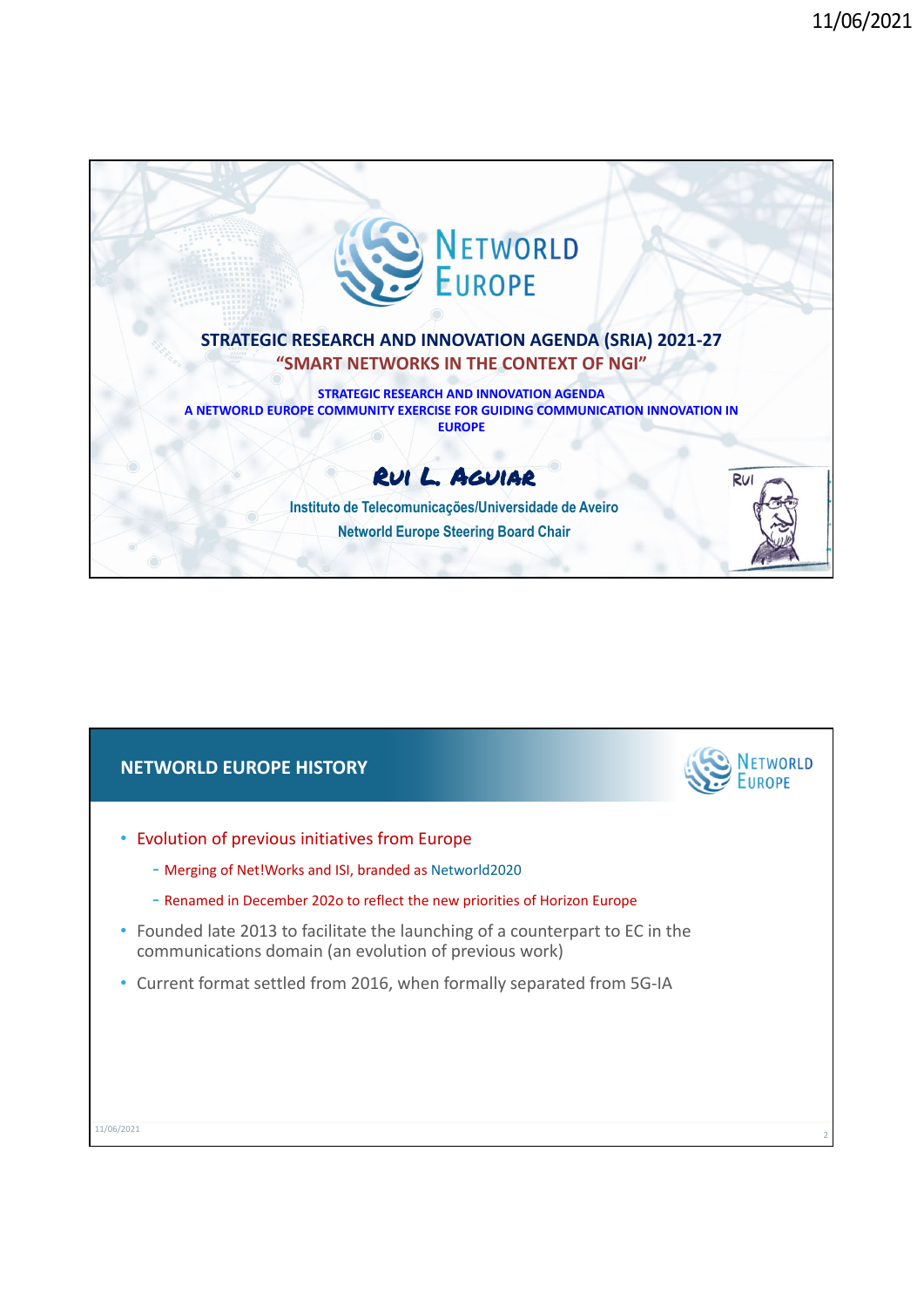## **NETWORLD WHAT IS NETWORLD EUROPE?** • ETP (European Technology Platform) • For communications networks and services • Involved in the Smart Networks and Services initiative • Volunteer organization, no explicit funding (contributions in-kind) • Open to everyone • simple rules for acceptance membership (1000+ members) • No fees • Most general actions on web • Meetings (focused) organized few times per year • Industry/SMEs/Academia + Cooperation partners • Managed by a Steering Board • Elected every two years (per body) 3

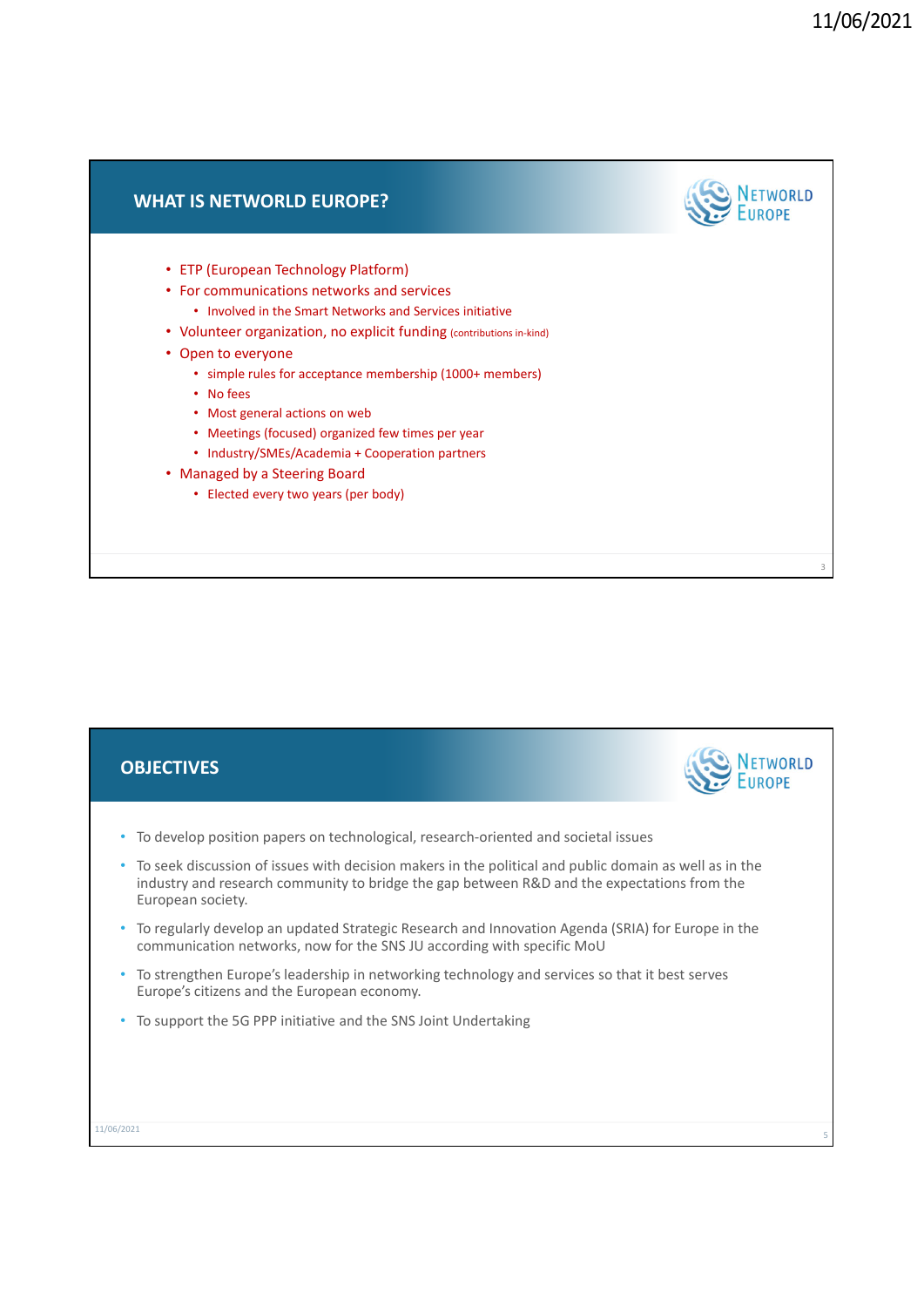



7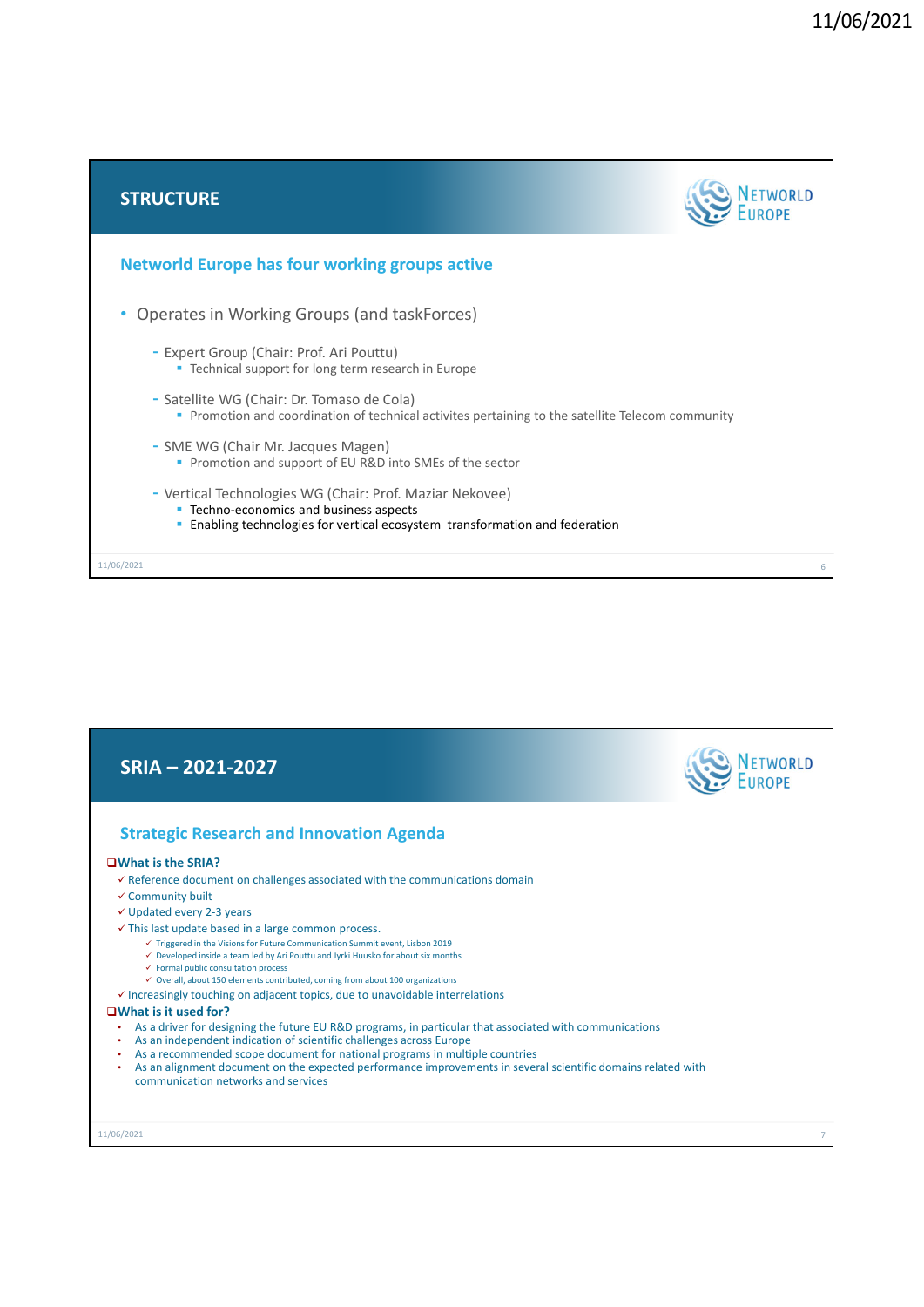### *NetWorld 2020 SRIA* **NETWORLD Smart Networks in the context of NGI** 1. Introduction 2. Policy Frameworks and Key Performance and Value Indicators towards 2030 (Editor: Ari Pouttu, Werner Mohr) 3. Human Centric and Vertical Services (Editor: Josep Martrat) 4. System Architecture (Editor: Artur Hecker) 5. Edge Computing and Meta‐data (Editor: Kari Seppänen) 6. Radio Technology and Signal Processing (Editor: Wen Xu) 7. Optical Networks (Editor: Jörg-Peter Elbers) 8. Network and Service Security (Editor: Emmanuel Dotaro)

Note: this was done under the scope of the previous naming of the ETP.

9. Satellite Communications Technologies (Editor: Alessandro Vanelli-Coralli) 10. Opportunities for Devices and Components (Editor: Andre Bourdoux) 11. Emerging Technologies and Challenging Trends (Editor: Rui L Aguiar)

**Document at: https://bscw.5g-ppp.eu/pub/bscw.cgi/d367342/Networld2020%20SRIA%202020%20Final%20Version%202.2%20.pdf/**

#### Webinar available at https://www.networldeurope.eu/post-networld2020-sria-webinar-3-4-february-2021/

## **VISION FOR SMART NETWORKS**



rice in the context of NGI

9

Future 6G networks will be fully integrated with all societal infrastructure: smart networks and services

# **Smart Networks and Services: it is not about end-to-end transport any more**

**Smart Networks and Services: a distributed, virtual, tailored ICT services factory**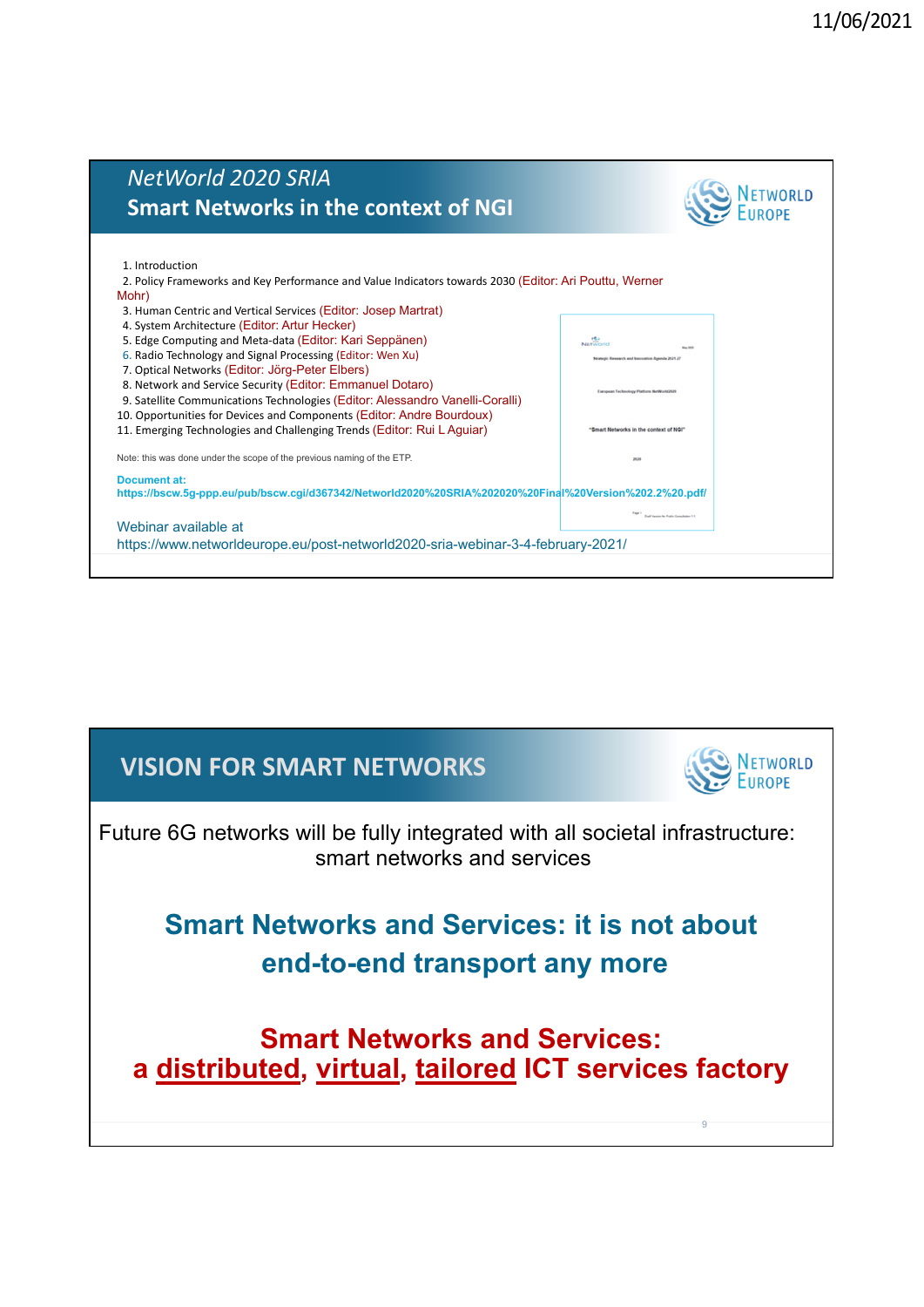

10 **for the production of all services**

|                                                                        |                                     |                                    | <b>SOME REQUIREMENTS</b>                      |                                        |                                           |            |                                           |                             |                                              |                      | <b>NETWORLD</b><br><b>EUROPE</b>                 |
|------------------------------------------------------------------------|-------------------------------------|------------------------------------|-----------------------------------------------|----------------------------------------|-------------------------------------------|------------|-------------------------------------------|-----------------------------|----------------------------------------------|----------------------|--------------------------------------------------|
| <b>Target KPI</b>                                                      | 5G NR (Rel.16)                      | Short-term Evo.                    | Medium-term Evo Long-term Evo.                |                                        |                                           |            | .Short term ~2025                         |                             | Medium term ~2028                            | Long term ~2030      |                                                  |
|                                                                        | 2020                                | $-2025$                            | $-2028$                                       | $-2030$                                | Configuration                             |            |                                           | Only a minimal initial pre- | No human intervention                        |                      | No human intervention                            |
| Spectrum                                                               | <52.6 GHz                           | <150 GHz                           | $300 GHz$                                     | <500 GHz                               |                                           |            | configuration (only                       |                             |                                              |                      | across different domains                         |
| Bandwidth                                                              | $< 0.5$ GHz                         | $< 2.5$ GHz                        | $<$ 5 GHz                                     | $<$ 10 GHz                             |                                           |            | association data, e.g.                    | domain name + security      |                                              |                      |                                                  |
| Peak Data Rate                                                         | DL: >20 Gbps                        | DL: >100 Gbps                      | DL: >200 Gbps                                 | DL: >400 Gbps                          |                                           |            | private/public kev)                       |                             |                                              |                      |                                                  |
|                                                                        | $UL:$ >10 Gbps                      | $UL: >50$ Gbps                     | UL: >100 Gbps                                 | UL: >200 Gbps                          | Scalability                               |            | High, large number of<br>nodes            |                             | Very High, any number of<br>nodes, densities |                      | Very High, any number of<br>nodes, densities and |
| <b>User Data Rate</b>                                                  | DL: >100 Mbps                       | DL: >500 Mbps                      | $DL:$ >1 Gbps                                 | DL:>2 Gbps                             |                                           |            |                                           |                             |                                              | complexity           |                                                  |
|                                                                        | $UL: >50$ Mbps                      | UL: >250 Mbps                      | $UL: >0.5$ Gbps                               | $UL: > 1$ Gbps                         | <b>Bootstrapping</b>                      |            | Reduced time to 70%                       |                             | Reduced time to 40%                          |                      | Reduced time to 10%                              |
| Density                                                                | >1 device/som                       | >1.5 device/sam                    | >2 device/sam                                 | >5 device/sam                          | Convergence time                          |            | Time reduced to 70%                       |                             | Time reduced to 40%                          |                      | Time reduced to 10%                              |
| <b>Reliability [BLER]</b>                                              | URLLC: >1-10-5                      | $>1-10^{-6}$                       | $>1-10^{-7}$                                  | $>1-10^{-8}$                           | of the control plane                      |            |                                           |                             |                                              |                      |                                                  |
| U-Plane Latency                                                        | URLLC: <1 ms                        | $< 0.5$ ms                         | $< 0.2$ ms                                    | $< 0.1$ ms                             | Signalling overhead                       |            | Reduced to 90%                            |                             | Reduced to 75%                               | Reduced to 75% in    |                                                  |
| C-Plane Latency                                                        | $20$ ms                             | $< 10$ ms                          | $<$ 4 ms                                      | $<$ 2 ms                               | in reconfiguration                        |            |                                           |                             |                                              |                      | multitenant environments                         |
| <b>Energy Efficiency</b><br>(Network/Terminal)                         | Qualitative                         | 2020                               | >30 % gain vs IMT- >70 % gain vs IMT-<br>2020 | >100% gain vs<br><b>IMT-2020</b>       |                                           |            |                                           |                             | Pervasive network control                    |                      |                                                  |
| Mobility                                                               | <500 Km/h                           | <500 Km/h                          | <500 Km/h                                     | <1000 Km/h                             |                                           |            | <b>Target KPI</b>                         | <b>Current</b>              | Short-term Evo                               | Mid-term Evo         | <b>Long-term Evo</b>                             |
| Positioning<br>accuracy                                                | $NA \left( \leq 1 \right)$          | $30 cm$                            | $<$ 10 cm                                     | $<1$ cm                                |                                           |            |                                           | 2020                        | $-2025$                                      | $-2028$              | $-2030$                                          |
| Selected KPI forecasts Terrestrial Radio Communications                |                                     |                                    |                                               |                                        |                                           |            | Spectrum <sup>1</sup>                     | 5THz                        | 15THz                                        | 30THz                | <b>SOTH2</b>                                     |
|                                                                        |                                     |                                    |                                               |                                        |                                           |            | Port speed <sup>2</sup>                   | 400Gb/s                     | 1.6Tb/s                                      | 3.2Tb/s              | 6.4Tb/s                                          |
| Short-term Evo. ~2025                                                  |                                     | Medium-term Evo ~2028              |                                               | Long-term Evo. ~2030                   |                                           | Metro/Core | Bandwidth <sup>3</sup>                    | $< 75$ GHz                  | $<$ 300GHz                                   | $<600$ GHz           | $<$ 1200GHz                                      |
| Benchmark strategy including                                           |                                     | Monitoring and attack              |                                               | Data protection strategy with response |                                           |            | Line capacity <sup>4</sup>                | 25Tb/s                      | 200Tb/s                                      | 600Tb/s              | 1.5Pb/s                                          |
| data set and models                                                    |                                     | detection EU-wide strategy         |                                               | time and robustness outperforming      |                                           |            | Node capacity <sup>5</sup>                | 150Tb/s                     | 1.2Pb/s                                      | 3.6Pb/s              | 9Pb/s                                            |
|                                                                        |                                     |                                    |                                               | attackers capabilities                 |                                           |            | PON speeds                                | 10 <sub>6</sub> b/s         | 50Gb/s                                       | 100 <sub>6</sub> b/s | $>200$ Gb/s                                      |
| Attack detection and Response in Cybersecurity Incidents               |                                     |                                    |                                               |                                        | User data rate <sup>6</sup><br>(consumer) | 100Mb/s    | $~^{\sim}1$ Gb/s                          | $>2.5$ Gb/s                 | >5Gb/s                                       |                      |                                                  |
|                                                                        |                                     |                                    |                                               |                                        |                                           |            | User data rate <sup>6</sup><br>(business) | 1Gb/s                       | $~10$ Gb/s                                   | >25Gb/s              | $>50$ Gb/s                                       |
|                                                                        |                                     |                                    |                                               |                                        |                                           |            | Latency                                   | <1ms                        | $<$ 100 $\mu$ s                              | < 10 <sub>us</sub>   | <1 <sub>us</sub>                                 |
|                                                                        |                                     | <b>Trust in ICT Infrastructure</b> |                                               |                                        |                                           |            | Power<br>consumption <sup>8</sup>         | 100%<br>(baseline)          | 40%                                          | 30%                  | 20%                                              |
| Short-term Evo. ~2025<br>Medium-term Evo ~2028<br>Long-term Evo. ~2030 |                                     |                                    |                                               | Service provisioning                   | Hour                                      | Min        | Second                                    | Sub-second                  |                                              |                      |                                                  |
|                                                                        | 5G systems & services certification |                                    | Methodologies and tools for                   | Evolutive approach for data            |                                           |            | Network                                   | Operator-                   | Intent-based.                                | Self-diagnosing      | Self-optimizing                                  |
|                                                                        | frameworks, Basic security level    |                                    | composition and time evolution                | and disruptive technologies            |                                           |            | operations                                | controlled, reactive        | proactive                                    |                      |                                                  |
| exposure with generic security attributes                              |                                     |                                    | of certified perimeters                       |                                        |                                           |            |                                           |                             |                                              |                      |                                                  |
|                                                                        | defined                             |                                    |                                               |                                        |                                           |            |                                           |                             | <b>KPIs for optical communications</b>       |                      |                                                  |
|                                                                        |                                     |                                    | (systems & services)                          |                                        | tive List                                 |            |                                           |                             |                                              |                      |                                                  |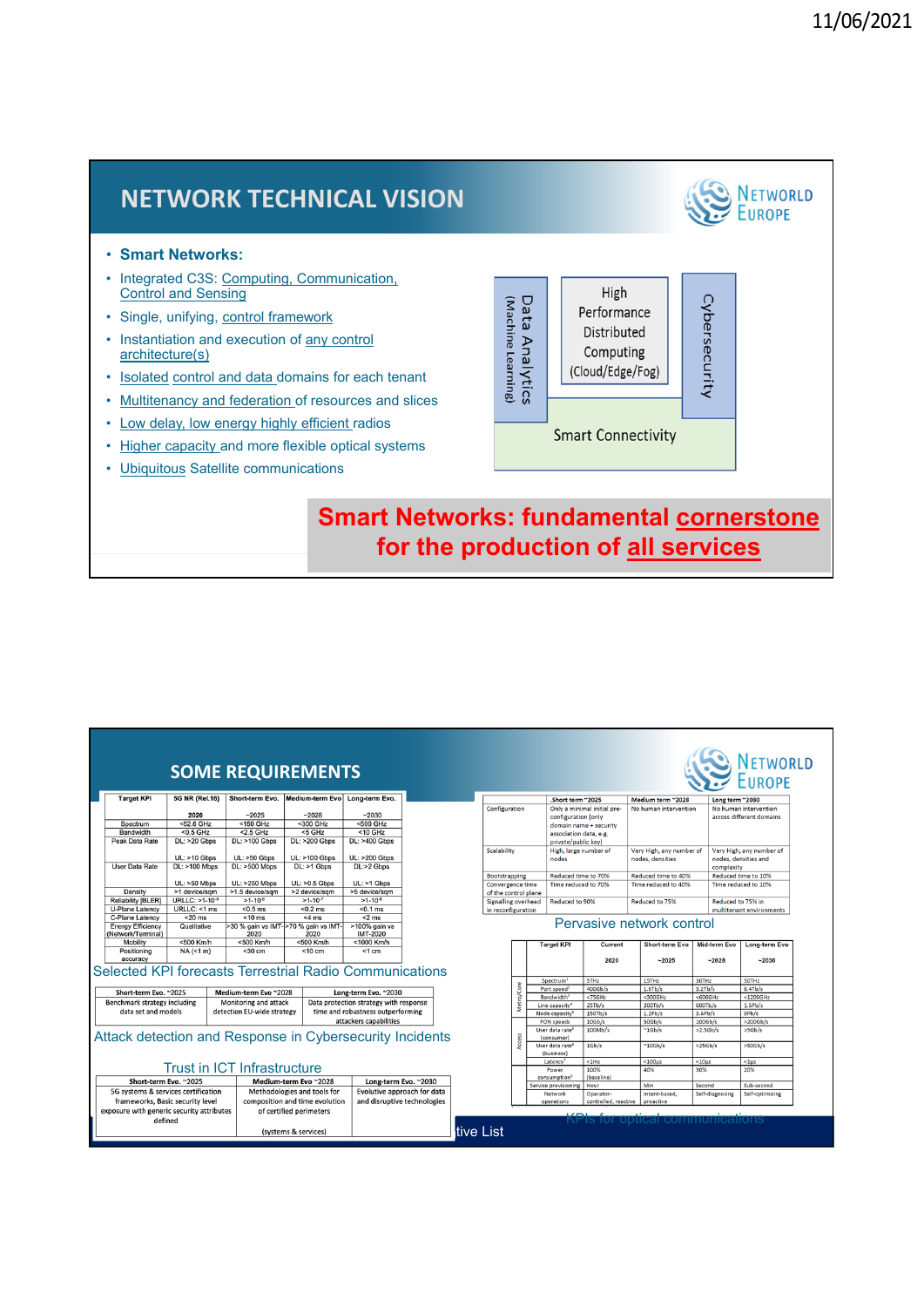

## **AND FINALLY AN ACK**

| <b>D FINALLY AN ACK</b>                                                                                                                                                                                                                                                                                                                                                                                                                                                                                                                                                                                                                                                                                                                                                                                                                                                                                                                                                                                                                                                                                                                                                                                                                                                                                                                                                                                                                                                                                                                                                                                                                                                                                                                                                                                                                                                                                                                                                                                                                                                                                                                                                                                                                                                                                                                                                                                                                                                                                                                                                                                                                                                                                                                                            | NETWORLD |
|--------------------------------------------------------------------------------------------------------------------------------------------------------------------------------------------------------------------------------------------------------------------------------------------------------------------------------------------------------------------------------------------------------------------------------------------------------------------------------------------------------------------------------------------------------------------------------------------------------------------------------------------------------------------------------------------------------------------------------------------------------------------------------------------------------------------------------------------------------------------------------------------------------------------------------------------------------------------------------------------------------------------------------------------------------------------------------------------------------------------------------------------------------------------------------------------------------------------------------------------------------------------------------------------------------------------------------------------------------------------------------------------------------------------------------------------------------------------------------------------------------------------------------------------------------------------------------------------------------------------------------------------------------------------------------------------------------------------------------------------------------------------------------------------------------------------------------------------------------------------------------------------------------------------------------------------------------------------------------------------------------------------------------------------------------------------------------------------------------------------------------------------------------------------------------------------------------------------------------------------------------------------------------------------------------------------------------------------------------------------------------------------------------------------------------------------------------------------------------------------------------------------------------------------------------------------------------------------------------------------------------------------------------------------------------------------------------------------------------------------------------------------|----------|
| Rui L. Aguiar (editor), Ahmed Akan, Ian F. Akyldiz, Marco Andrenacci, Miguel Ángel Vázquez, Antonio<br>Arcidiacono, Jordi Arjona, Jorge Arjona Aroca, Achim Autenrieth, Arturo Azcorra, Nikolaos Bartzoudis,<br>Didier Belot, Jose Manuel Bernabeu Auban, Carlos Jesus Bernardos Cano, Sébastien Bigo, Gregory<br>Blanc, Nicola Blefari-Melazzi, Marja-Matinmikko Blue, Harald Bock, José Bonnet, André Bourdoux<br>(editor), Raffaele Bruno, Albert Cabellos, Giuseppe Caire, Gino Carrozzo, Roberto Cascella, Ramon<br>Casellas, Francky Catthoor, Fabio Cavaliere, Nicolas Chuberre, Claudio Cicconetti, Nicola Ciulli, Daniel<br>Corujo, Emmanuel Dotaro (Editor), Falko Dressler, Jan Craninckx, Filippo Cugini, Francesco D'andria,<br>Franco Davoli, Tomaso De Cola, Hervé Debar, Thomas Delamotte, Paolo Dini, Rui Dinis, Jordi Domingo-<br>Pascual, Michael Eiselt, Jörg-Peter Elbers (Editor), Omar Elloumi, Barry Evans, Gerhard Fettweis,<br>Sérgio Figueiredo, Valerio Frascolla, Ronald Freund, Alex Galis, Ana Garcia, Lorenza Giupponi, Stein<br>Gjessing, Helmut Grießer, Harald Haas, Said Hamdioui, Artur Hecker (Editor), Tim Hentschel, David<br>Hillerkuss, Marco Hoffmann, Bengt Holter, Marko Höyhtyä, Hans-Peter Huth, Jyrki Huusko (Editor), Riku<br>Jäntti, Jenny Johnson, Josep M. Jornet, Liu Ju, Ana Juan, Charalampos Kalalas, Alexandros Kaloxylos,<br>Gour Kar, Georgios Karagiannis, Holger Karl, Andreas Knopp, Raymond Knopp, Florent Krichner, Evgeny<br>Kucheryavy, Eva Lagunas, Yao-Hong Liu, Michele Luglio, Antonio Manzalini, Mario Marchese, Josep<br>Martrat (editor), Cyril Michel, Enzo Mingozzi, Marco Miozzo, Werner Mohr (editor), Alain Morad, Raul<br>Muñoz, Maziar Nekovee, Peter Ossieur, Daniel Pakkala, José António Palma, Aarno Pärssinen, Andrea<br>Passarella, Ana Pérez, Luis Perez-Freire, Ullrich Pfeiffer, Yvan Pointurier, Ari Pouttu (editor), Ayman<br>Radwan, Parm Raewal, Nandana Rajatheva, Aurora Ramos, Enrico del Re, Johannes Riedl, Elisa Rojas<br>Sánchez, Marco Ruffini, Daniel Sáez-Domingo, Natalie Samovich, Jose Manuel Sanchez, Pouria Sayyad<br>Khodashenas, Sachin Sharma, Colja Schubert, Egon Schulz, Kari Seppänen (editor), Pablo Serrano,<br>Alena Siarheyeva, Dimitra Simeonidou, Muhammad Zeeshan Shakir, Apoory Shukla, Rute Sofia, Hui<br>Song, Alexandros Stavdas, Juergen Sturm, Panagiotis Trakadas, Dirk Trossen, Attilio Vaccaro, Alexandre<br>Valentian, Alessandro Vanelli-Coralli (editor), Angeles Vazquez-Castro, Luís Velasco, Ovidiu Vermesan,<br>Panayiotis Verrios, Piet Wambacq, Rainer Wansch, Michael Welzl, Joerg Widmer, Henk Wymeersch,<br>George Xilouris, Dehao Wu, Wen Xu (Editor), Seppo Yrjölä, Florian Zeiger, Martina Zitterbart, Zhi Zhou, |          |
|                                                                                                                                                                                                                                                                                                                                                                                                                                                                                                                                                                                                                                                                                                                                                                                                                                                                                                                                                                                                                                                                                                                                                                                                                                                                                                                                                                                                                                                                                                                                                                                                                                                                                                                                                                                                                                                                                                                                                                                                                                                                                                                                                                                                                                                                                                                                                                                                                                                                                                                                                                                                                                                                                                                                                                    |          |